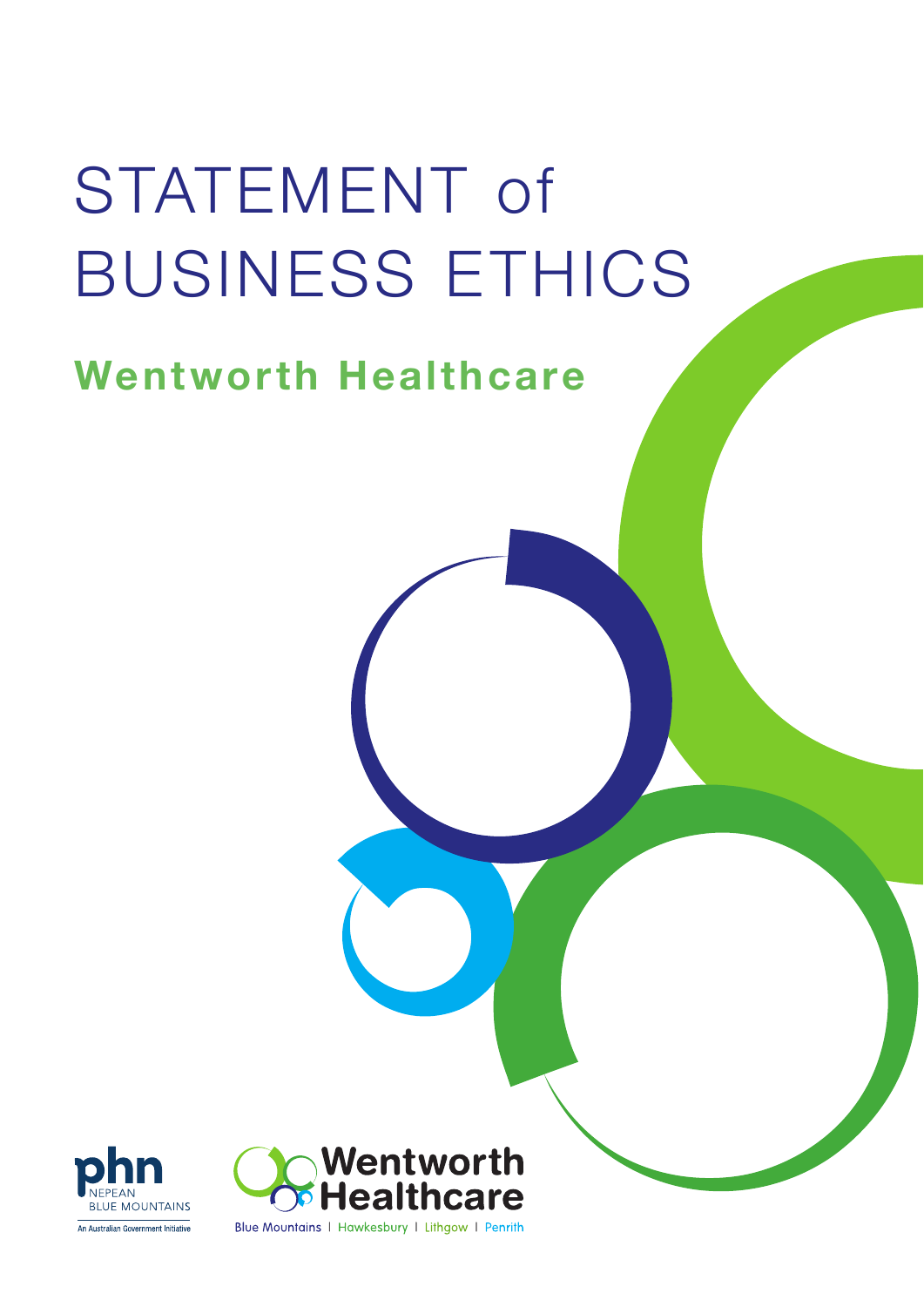#### Wentworth Healthcare

Level 1, Suite 1, Werrington Park Corporate Centre, 14 Great Western Highway Kingswood NSW 2747

T 4708 8100 F 9673 6856

#### POSTAL ADDRESS

Wentworth Healthcare, Blg BR, Level 1, Suite 1, Locked Bag 1797, Penrith NSW 2751

#### This report can be found at www.nbmphn.com.au/library

For more information about Wentworth Healthcare or Nepean Blue Mountains PHN visit www.nbmphn.com.au

356\_0918 ©Wentworth Healthcare 2020

While the Australian Government helped fund this material, it has not reviewed the content and is not responsible for any injury, loss or damage however arising from the use of or reliance on the information provided herein.





Wentworth Healthcare Limited (ABN 88 155 904 975) provider of the Nepean Blue Mountains PHN.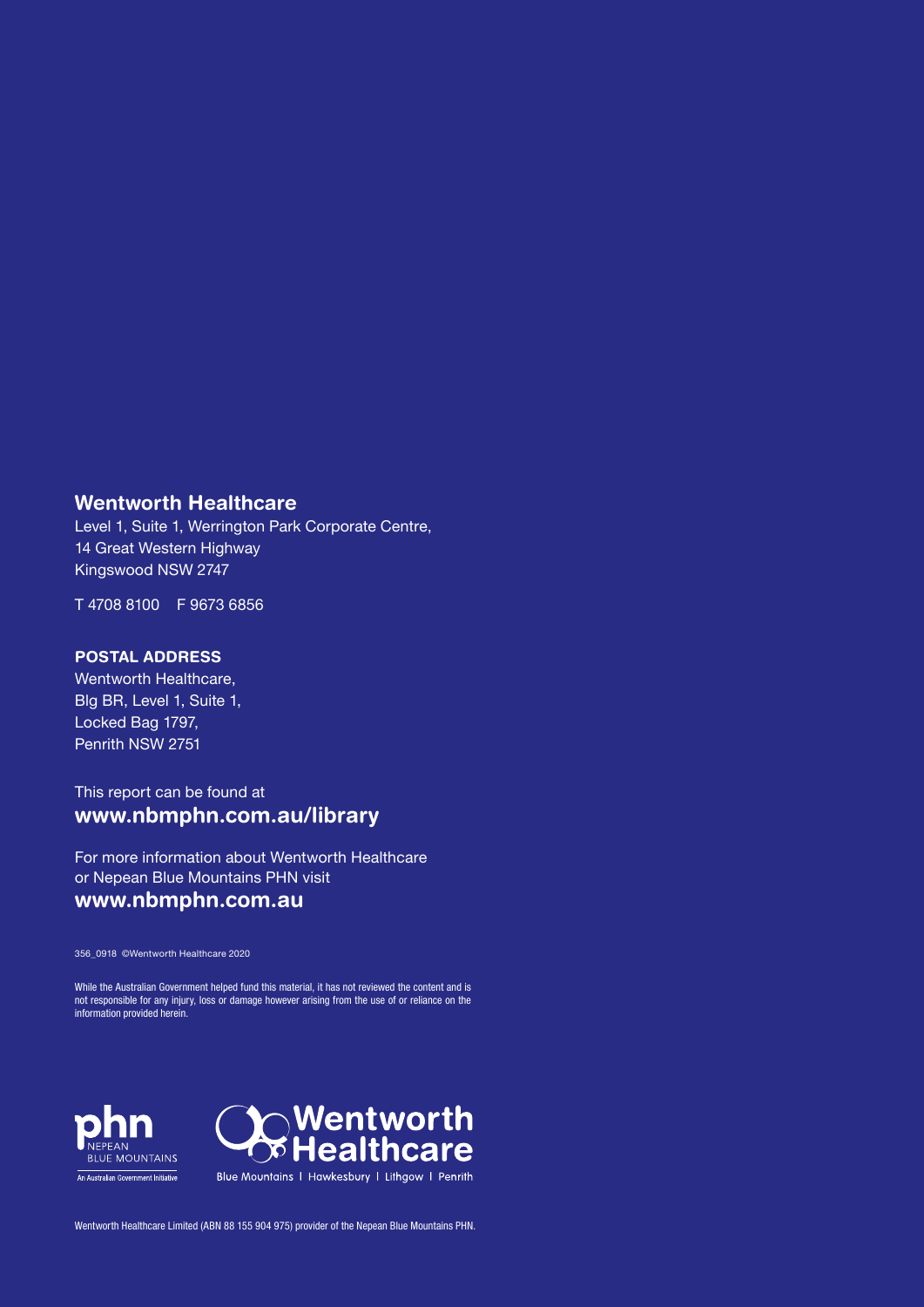# Table of Contents

| Our Strategic Principles <b>Discussed Automobile Contract Contract Contract Contract Contract Contract Contract Contract Contract Contract Contract Contract Contract Contract Contract Contract Contract Contract Contract Cont</b> |  |
|--------------------------------------------------------------------------------------------------------------------------------------------------------------------------------------------------------------------------------------|--|
|                                                                                                                                                                                                                                      |  |
|                                                                                                                                                                                                                                      |  |
| Why is this Statement of Ethics important to you? <b>Will and Statement Controller and Statement</b> 4                                                                                                                               |  |
|                                                                                                                                                                                                                                      |  |
|                                                                                                                                                                                                                                      |  |
|                                                                                                                                                                                                                                      |  |
|                                                                                                                                                                                                                                      |  |
|                                                                                                                                                                                                                                      |  |
|                                                                                                                                                                                                                                      |  |
|                                                                                                                                                                                                                                      |  |
|                                                                                                                                                                                                                                      |  |
|                                                                                                                                                                                                                                      |  |
|                                                                                                                                                                                                                                      |  |
|                                                                                                                                                                                                                                      |  |
| Interaction with Aboriginal and Torres Strait Islander People manufacturers and T                                                                                                                                                    |  |
|                                                                                                                                                                                                                                      |  |
|                                                                                                                                                                                                                                      |  |
|                                                                                                                                                                                                                                      |  |
|                                                                                                                                                                                                                                      |  |
|                                                                                                                                                                                                                                      |  |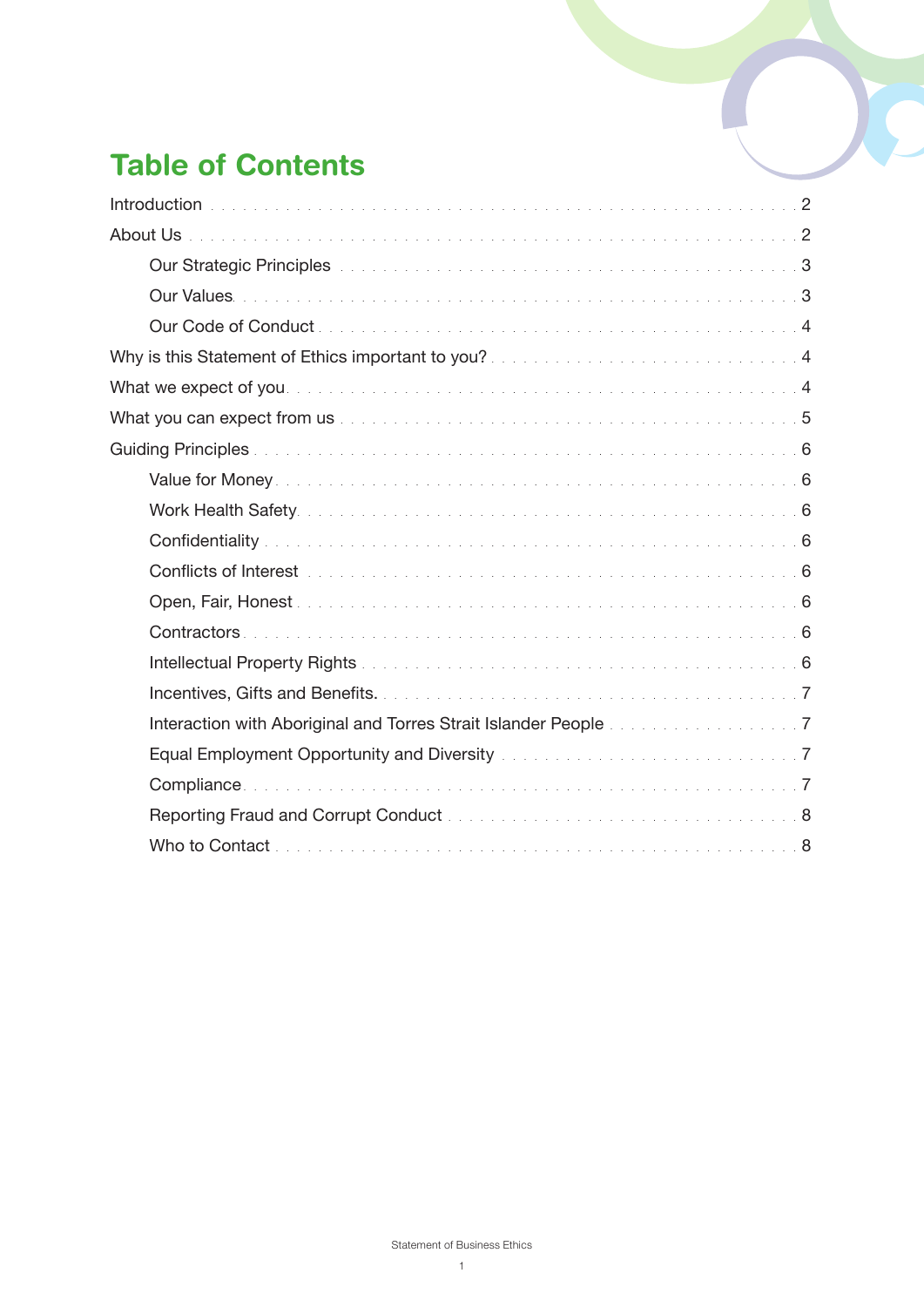## Introduction

This Statement of Business Ethics sets out the expectations of Wentworth Healthcare and explains the mutual obligations between goods and service providers, contractors and ourselves.

While carrying out our responsibilities, Wentworth Healthcare values our relationships with many organisations. These dealings include purchasing goods and services, commissioning and contracting out activities, and entering into agreements to undertake activities.

These relationships are founded on a mutual understanding that business will be conducted in an environment of trust, the highest ethical standards, and where laws and regulations are complied with. Individual responsibility and operational excellence are also promoted.

This is essential to ensure that all of our business dealings meet the high public expectations for ethical behaviour and for the protection of funds by mitigation of fraud and corruption.

This statement provides guidance about Wentworth Healthcare's ethical values and what we expect of other organisations when we do business. The ethical standards are not an additional requirement, they are an integral part of sound commercial practice aimed at improving the health and wellbeing of people in our community.

## About Us

Wentworth Healthcare, provider of the Nepean Blue Mountains Primary Health Network (NBMPHN), is a not-for profit organisation which works to improve health and wellbeing for the people in the Nepean Blue Mountains region. This includes the Blue Mountains, Hawkesbury, Lithgow and Penrith local government areas (LGAs).

Wentworth Healthcare's mission is to empower general practice and other healthcare professionals to deliver highquality, accessible and integrated primary healthcare that meets the needs of our community.

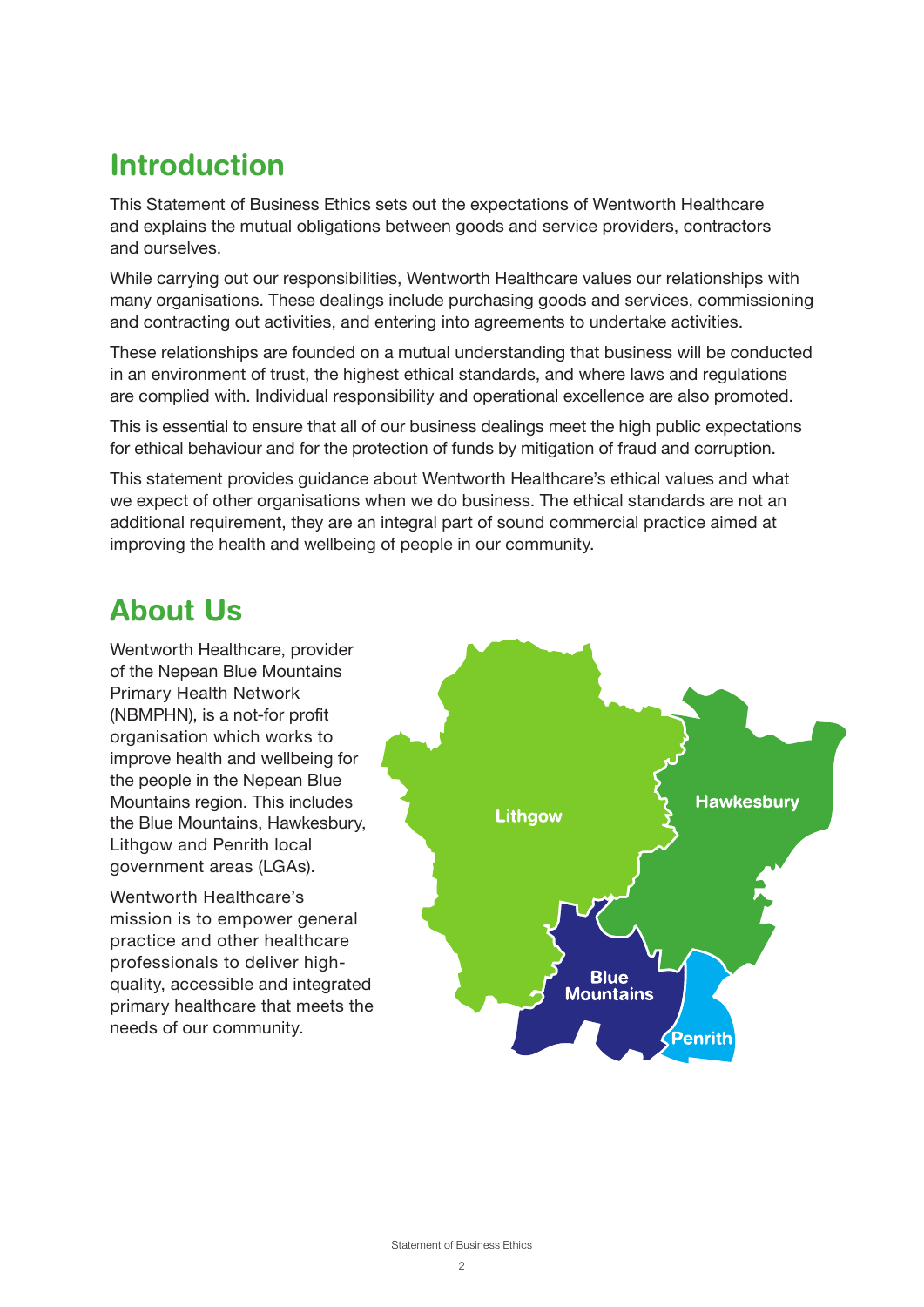# Our Strategic Principles

- A continuing effective relationship between an individual and their preferred primary care provider.
- A care model that ensures people receive the right care in the right place at the right time and that they are part of their own care outcomes.
- Effective and efficient health services for consumers, particularly those at risk of poor health outcomes.

In 2015, Wentworth Healthcare was selected by the Federal Government to operate the region's Primary Health Network. The key objectives of Primary Health Networks are to:

- increase the efficiency and effectiveness of health services for patients, particularly those at risk of poor health outcomes.
- improve coordination of care to ensure patients receive the right care in the right place at the right time.

For more information on Wentworth Healthcare and the Nepean Blue Mountains Primary Health Network region visit www.nbmphn.com.au

## Our Values

We expect our commercial partners to work with us in promoting our Core values of Ethical Practice, Respect, Collaboration, Continuous Improvement and Quality and act professionally and morally.

| <b>Ethical</b><br><b>Practice</b>       | We are fair, open, ethical and act with integrity in all our activities.<br>Acting in a manner that is in keeping with the ethical expectations<br>of the community.<br>Acknowledging our responsibilities and accountabilities.<br>A commitment to equity as a core driver of our priorities. |
|-----------------------------------------|------------------------------------------------------------------------------------------------------------------------------------------------------------------------------------------------------------------------------------------------------------------------------------------------|
| <b>Respect</b>                          | Treat all people with respect, dignity, fairness and equity.<br>Demonstrate co-operation, trust and support in the workplace.<br>Practise open two-way communication.<br>We care for the community and the people we employ.                                                                   |
| <b>Collaboration</b>                    | Working together to get the best possible outcomes.<br>Acknowledge that everyone plays a valuable role.<br>Promoting community involvement.                                                                                                                                                    |
| <b>Continuous</b><br><b>Improvement</b> | We learn from experience to find better ways to do the job.<br>Support innovation to add value to our business.                                                                                                                                                                                |
| <b>Quality</b>                          | Committed to providing the highest degree of quality in every<br>aspect of our organisation.                                                                                                                                                                                                   |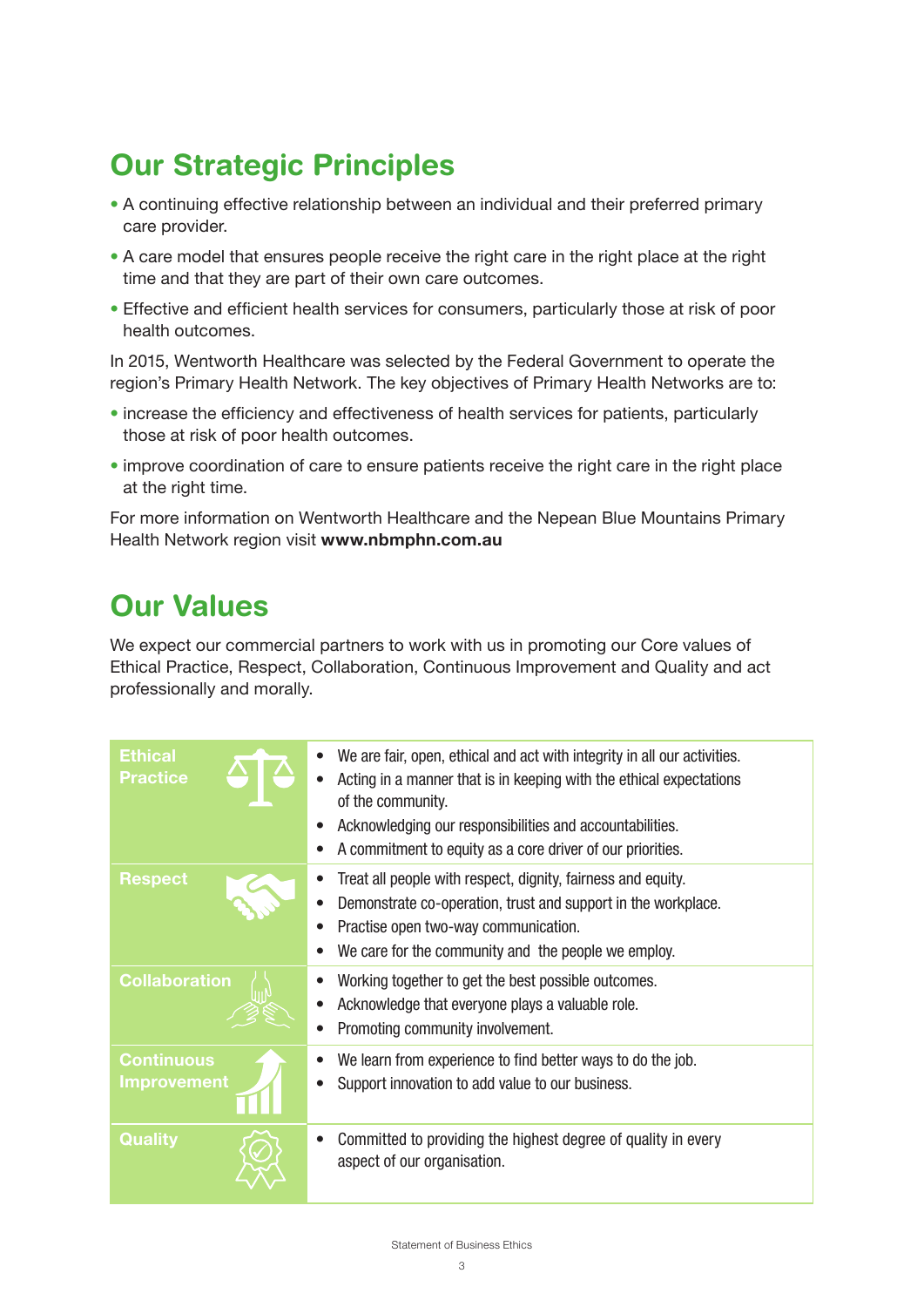## Our Code of Conduct

Our workers are expected to abide by our Code of Conduct<sup>1</sup>.

## Why this Statement of Ethics is important to you

By complying with our Statement of Business Ethics, you will be able to advance your business objectives and intents in a fair and ethical manner. As all Wentworth Healthcare suppliers of goods and services are required to comply with this Statement, compliance will not disadvantage you in any way.

## What we expect of you

We expect all providers to Wentworth Healthcare to observe the following principles when doing business with us:

- Comply with conditions and requirements stated in documentation supplied by Wentworth Healthcare.
- Comply with Wentworth Healthcare policies and procedures as they relate to supply and procurement.
- Comply with the Privacy and Personal Information Protection Act 1998 (PPIP Act) in relation to personal information obtained through your dealings with Wentworth Healthcare or work undertaken for Wentworth Healthcare.
- Respect the obligation of Wentworth Healthcare employees to comply with the relevant legislation, codes, policies and procedures as they relate to supply and procurement.
- Provide accurate, timely and reliable advice and information.
- • Declare actual, potential or perceived conflicts of interest as soon as you become aware of the conflict that may arise from business dealings with Wentworth Healthcare.
- Not offer bribes, inducements or incentives to Wentworth Healthcare employees.
- Not disclose any confidential information obtained in the course of doing business with Wentworth Healthcare.
- Not disclose Wentworth Healthcare business practice or information in the media or other public forums.
- Refrain from making comments or statements that would lead anyone to believe that you are representing Wentworth Healthcare.
- Cooperate in preventing unethical practices and unprofessional conduct.
- Ensure that all sub-contractors and employees of their company are familiar with the Wentworth Healthcare Statement of Business Ethics.

<sup>1</sup> Worker means all Directors, Board committee members, member organisations, advisory committee members, executives, employees, volunteers, contractors and consultants to the extent that they contribute to work interests.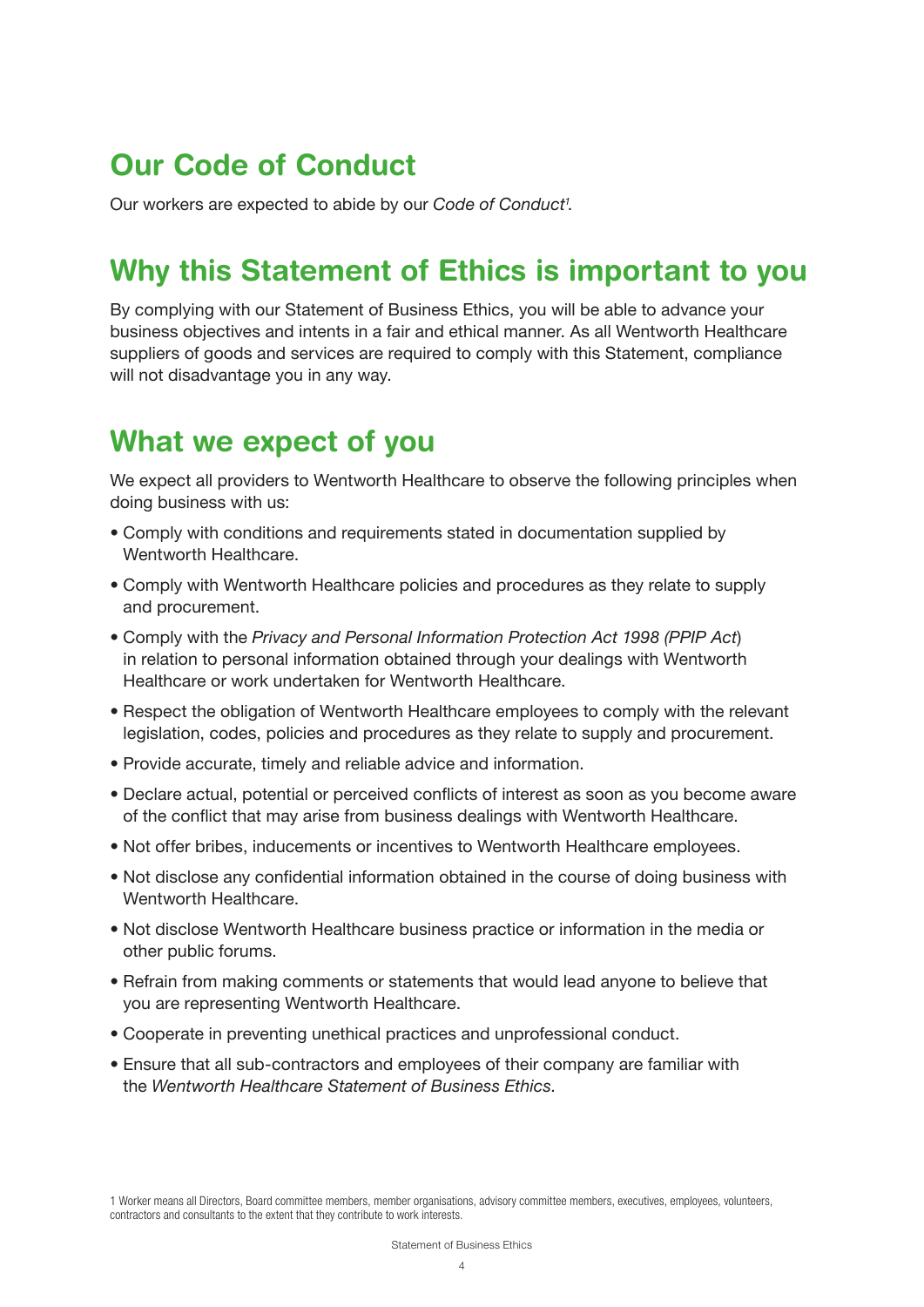- Comply with all the on-site work health and safety requirements.
- Deliver quality and value for money.
- Undertake appropriate record keeping.
- Respect cultural sensitivities when working with our Aboriginal and Torres Strait Islander stakeholders.
- Manage business risks, including those associated with fraud and corruption to the satisfaction of Wentworth Healthcare.

## What you can expect from us

Wentworth Healthcare will ensure that our policies, procedures and practices related to leasing, hiring, tendering, contracting grants, licensing, sponsorships, commercial partnerships or alliances, and the purchase of goods or services are consistent with best practice, and the highest standards of ethical conduct.

- All potential suppliers will be treated with impartiality and fairness and given equal access to information and opportunities to submit bids.
- All procurement activities and decisions will be fully and clearly documented to provide an effective audit trail and to allow for effective performance review of contracts.
- Tenders will not be called unless Wentworth Healthcare has a firm intention to proceed to contract.

Wentworth Healthcare staff are bound by the Company's Code of Conduct and will:

- Maintain and promote Wentworth Healthcare's core values.
- Be accountable and always act in the public interest.
- Use resources in an efficient, effective and prudent way.
- Deal fairly, honestly and ethically with all individuals and organisations.
- • Manage potential conflicts of interest (whether actual or perceived).
- • Disclose any situation that involves or could be perceived as a conflict of interest.
- Not solicit money, gifts, hospitality, entertainment or travel from a potential, current or past supplier/business partner for performing official duties.
- Comply with relevant legislation, codes, policies and procedures as they relate to supply and procurement.
- Protect commercial in confidence material and information.
- Respond to reasonable requests for information and advice in a timely manner.
- Report fraud and corruption wherever there is reasonable grounds to suspect it has or is occurring.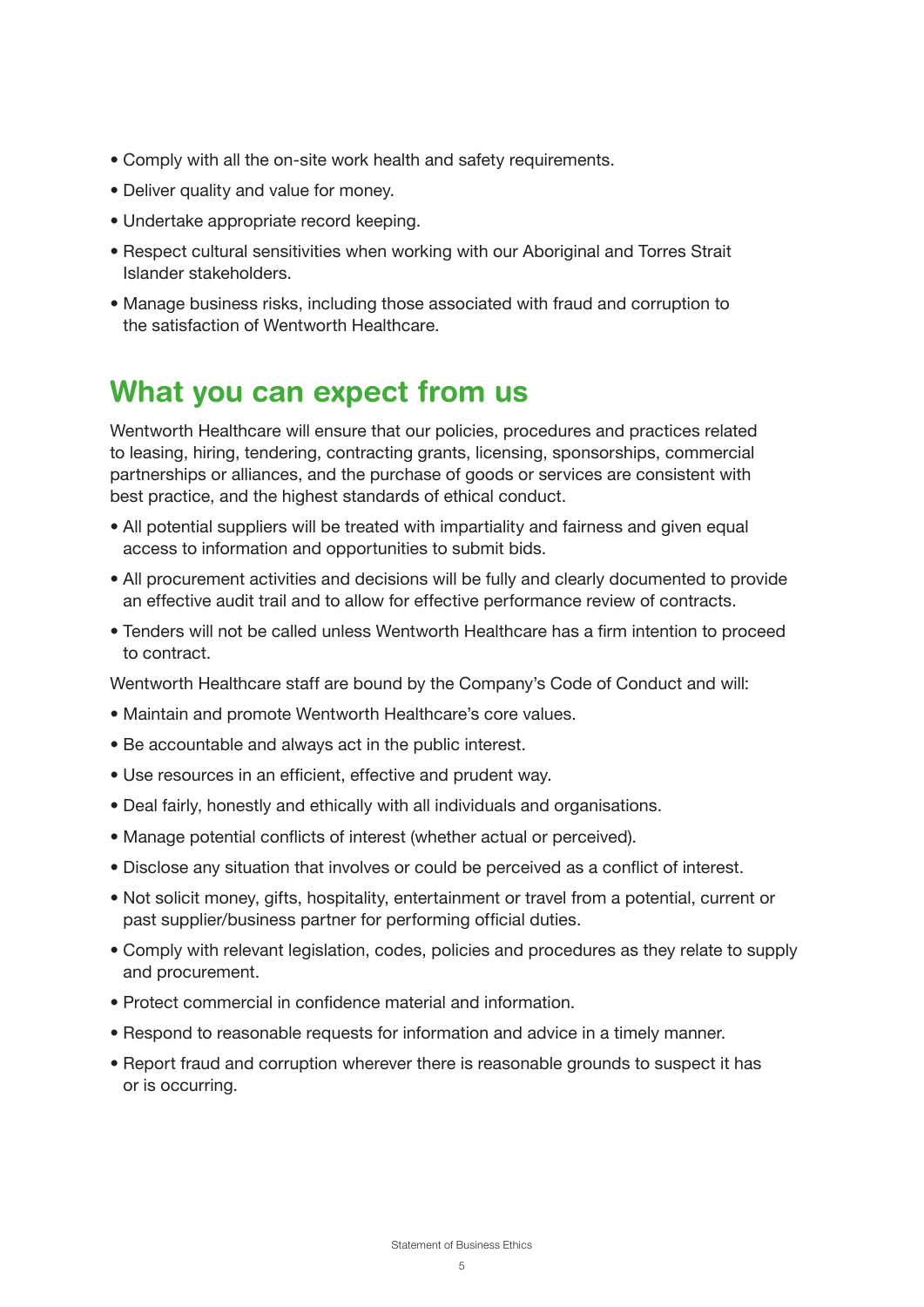# Guiding Principles

#### Value for Money

Value for money does not always mean selecting the lowest price. Wentworth Healthcare will balance all relevant factors including ethical business practice, compliance with specifications, quality, whole-of-life costs (including disposal), reliability and timeliness when selecting suppliers.

#### Work Health Safety

Wentworth Healthcare is fully committed to the provision of a safe and healthy work environment and we have a moral and legal duty to ensure the health and safety of our workers and to the welfare of our visitors, clients, and contractors.

#### **Confidentiality**

Wentworth Healthcare expects each of its suppliers to take all reasonable steps to protect any confidential information received, unless required to disclose it by law.

#### Conflicts of Interest

All Wentworth Healthcare staff are required to disclose any potential conflicts of interest. You are also expected to advise Wentworth Healthcare of any actual, potential or perceived conflict of interest when you do business with Wentworth Healthcare. This includes procurement, grants, direct negotiations, sponsorships, partnerships, commissioning and third party service provisions, etc.

## Open, Fair, Honest

Wentworth Healthcare operates as an open, fair and honest business partner. In this spirit, this Statement of Business Ethics set out what you can expect from us, what we expect of you, and the avenues for resolving any issues that may arise.

#### **Contractors**

All contractors and subcontractors are required to comply with this Statement of Business Ethics. If you engage subcontractors in your work for Wentworth Healthcare, you must make them aware of this Statement of Business Ethics.

#### Intellectual Property **Rights**

In business relationships with Wentworth Healthcare, parties must respect each other's intellectual property rights and formally negotiate any access, license or use of intellectual property.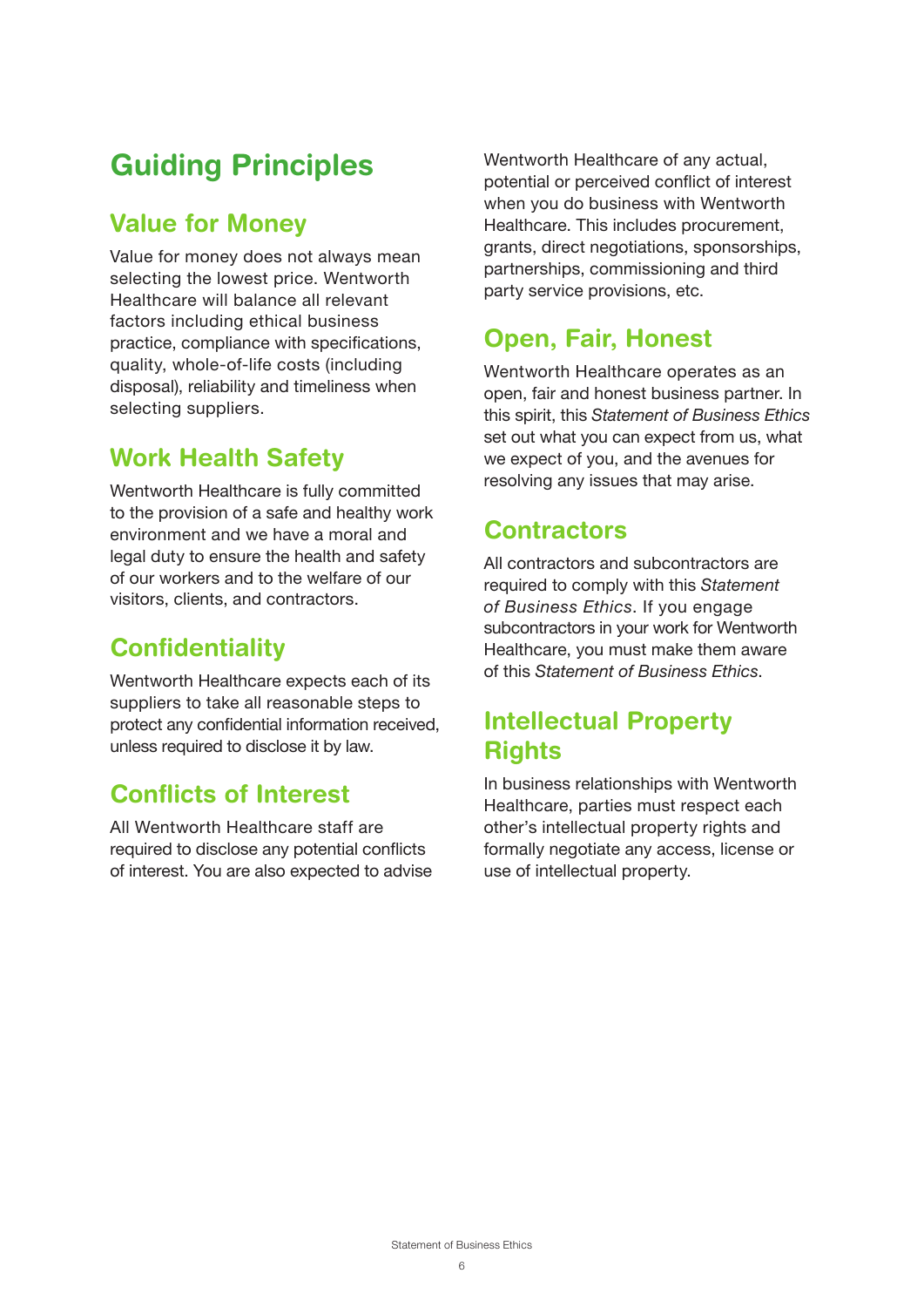#### Incentives, Gifts and Benefits

Wentworth Healthcare employees perform their duties without demand or expectation of any gift or benefit. Wentworth Healthcare awards contracts solely in the basis of merit.

In general, Wentworth Healthcare expects its staff to decline gifts, benefits, travel or hospitality offered during the course of their work. You should refrain from offering any such 'incentives' to Wentworth Healthcare staff – all such offers will be formally reported.

As a guide we will consider the following:

- Gifts or gratuities rendered or received during a tender are inappropriate.
- Gifts or gratuities made to gain a business advantage is inappropriate.
- Offers of hospitality or the giving or receiving of token gifts of minimal value may be acceptable if:
	- it is unlikely to be construed as a bribe and are given as sign of appreciation
	- refusing a gift is likely to be perceived as rude or offensive
	- the offer is not targeted at an individual staff member.

If a gift or benefit is offered, the staff member is to declare to an Executive staff member. The gift or benefit, and action taken (e.g. declined, returned, disposal or accepted) will be recorded in the Wentworth Healthcare Gift and Benefits Register.

Secondary employment for Wentworth Healthcare employees requires assessment and written approval of the Executive.

#### Interaction with Aboriginal and Torres Strait Islander People

Wentworth Healthcare values the contributions of Aboriginal and Torres Strait Islander people in the management of natural and cultural heritage and respects the culture of Aboriginal people in consultation and decision-making. It is expected that organisations engaged by Wentworth Healthcare will be sensitive to the cultural practices of Aboriginal and Torres Strait Islander staff and the indigenous community.

### Equal Employment Opportunity and Diversity

Wentworth Healthcare is committed to equal employment opportunity and is active in engaging a diverse workforce which is free of discrimination and reflective of the local community.

#### **Compliance**

Based on the company's Risk Appetite Statement, Wentworth Healthcare has little or no risk appetite when it comes to meeting its compliance obligations. Therefore, compliance with the Statement of Business Ethics is mandatory and there may be consequences for non-compliance.

Demonstrated corrupt or unethical behaviour may lead to termination of contracts, loss of future work, loss of reputation, investigation for corruption and referral for criminal investigation wherever necessary.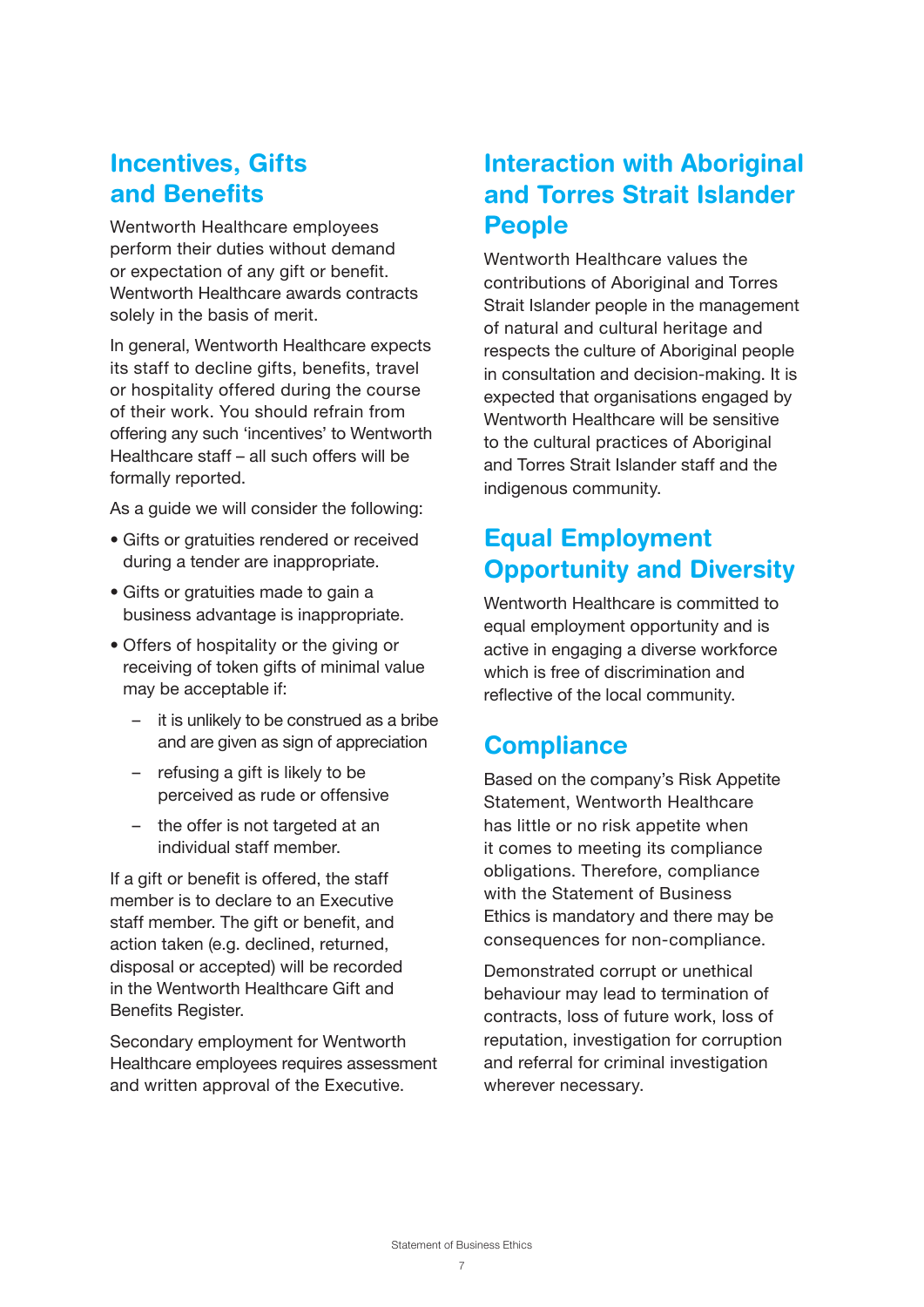#### Reporting Fraud and Corrupt Conduct

Wentworth Healthcare has zero tolerance for fraud and corrupt conduct. The Wentworth Healthcare Fraud Control Policy sets our commitment to reduce and manage the incidence of fraud and corrupt conduct through prevention, detect and responding to corruption.

Any person who suspects or becomes aware of any fraudulent activity must immediately or as soon as practicable report the details to either the Wentworth Healthcare Chief Executive Officer or the Chair of the Wentworth Healthcare Board.

#### Who to Contact

Questions about this Statement of Business Ethics or Wentworth Healthcare Procurement Process, please call 4708 8100 and ask to speak to the Chief Financial Officer, or email admin@nbmphn.com.au